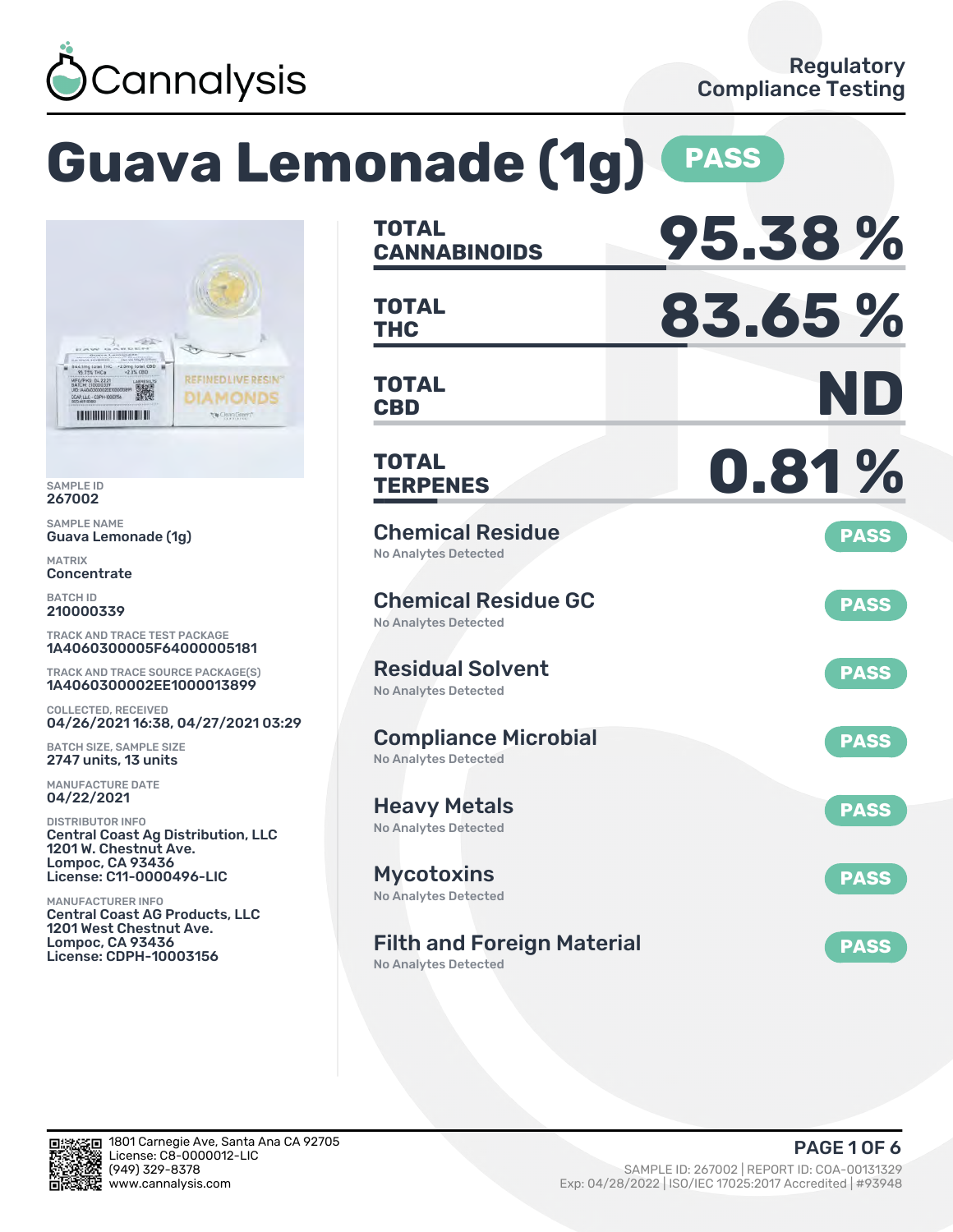

## CANNABINOID ANALYSIS

Total THC,CBD value(s) have been decarboxylated.

| TOTAL THC:          | 836.5 mg/g (83.65 %), 836.5 mg per package |
|---------------------|--------------------------------------------|
| TOTAL CBD:          | ND.                                        |
| TOTAL CANNABINOIDS: | 953.8 mg/g (95.38 %)                       |

UNIT OF MEASUREMENT:

| Milligrams per Gram(mg/g) |  |
|---------------------------|--|
|---------------------------|--|

| <b>ANALYTE</b>         | <b>RESULT</b>        | LOD    | <b>LLOO</b> | <b>ANALYTE</b>   | <b>RESULT</b> | <b>LOD</b> | LL <sub>00</sub> |
|------------------------|----------------------|--------|-------------|------------------|---------------|------------|------------------|
| THCa                   | 953.8 mg/g (95.38 %) | 0.2000 | 0.4000      | CBD <sub>v</sub> | <b>ND</b>     | 0.2000     | 0.4000           |
| D9THC                  | <b>ND</b>            | 0.2000 | 0.4000      | CBGa             | <b>ND</b>     | 0.2000     | 0.4000           |
| D8THC                  | <b>ND</b>            | 0.2000 | 0.4000      | <b>CBG</b>       | <b>ND</b>     | 0.2000     | 0.4000           |
| <b>THC<sub>v</sub></b> | <b>ND</b>            | 0.2000 | 0.4000      | <b>CBN</b>       | <b>ND</b>     | 0.2000     | 0.4000           |
| CBDa                   | <b>ND</b>            | 0.2000 | 0.4000      | CBC              | <b>ND</b>     | 0.2000     | 0.4000           |
| CBD                    | <b>ND</b>            | 0.2000 | 0.4000      |                  |               |            |                  |
|                        |                      |        |             |                  |               |            |                  |

#### ADDITIONAL INFORMATION

| Method:              | SOP-TECH-001 | Sample Prepped: 04/27/2021 13:03  | Sample Approved: 04/28/2021 17:41  |  |
|----------------------|--------------|-----------------------------------|------------------------------------|--|
| Instrument: UPLC-DAD |              | Sample Analyzed: 04/27/2021 16:08 | Prep-Analytical Batch: 28868-23135 |  |



## TERPENE ANALYSIS

| <b>TOTAL TERPENES:</b>      |                                                                                                                                           | 8.106 mg/g (0.8106 %)     |             |                     |                                                    |        |             |
|-----------------------------|-------------------------------------------------------------------------------------------------------------------------------------------|---------------------------|-------------|---------------------|----------------------------------------------------|--------|-------------|
| <b>UNIT OF MEASUREMENT:</b> |                                                                                                                                           | Milligrams per Gram(mg/g) |             |                     |                                                    |        |             |
| <b>ANALYTE</b>              | <b>RESULT</b>                                                                                                                             | LOD                       | <b>LLOO</b> | <b>ANALYTE</b>      | <b>RESULT</b>                                      | LOD    | <b>LLOQ</b> |
| 3-Carene                    | <b>ND</b>                                                                                                                                 | 1.000                     | 2.500       | Alpha bisabolol     | <ll0q< td=""><td>0.1000</td><td>0.500</td></ll0q<> | 0.1000 | 0.500       |
| Alpha cedrene               | <b>ND</b>                                                                                                                                 | 1.000                     | 2.500       | Alpha humulene      | <lloq< td=""><td>0.5000</td><td>1.000</td></lloq<> | 0.5000 | 1.000       |
| Alpha pinene                | <lloq< td=""><td>0.1000</td><td>1.000</td><td>Alpha terpinene</td><td><b>ND</b></td><td>0.5000</td><td>1.000</td></lloq<>                 | 0.1000                    | 1.000       | Alpha terpinene     | <b>ND</b>                                          | 0.5000 | 1.000       |
| Alpha terpineol             | <lloq< td=""><td>0.3260</td><td>0.6520</td><td>Beta caryophyllene</td><td>1.245 mg/g (0.1245 %)</td><td>0.5000</td><td>1.000</td></lloq<> | 0.3260                    | 0.6520      | Beta caryophyllene  | 1.245 mg/g (0.1245 %)                              | 0.5000 | 1.000       |
| Beta myrcene                | 3.898 mg/g (0.3898 %)                                                                                                                     | 0.5000                    | 1.000       | Beta pinene         | <b>ND</b>                                          | 0.6070 | 1.214       |
| <b>Borneol</b>              | <b>ND</b>                                                                                                                                 | 1.000                     | 2.500       | Camphene            | <b>ND</b>                                          | 0.5000 | 1.000       |
| Camphor                     | <b>ND</b>                                                                                                                                 | 0.1000                    | 0.5000      | Caryophyllene oxide | <b>ND</b>                                          | 0.5000 | 2.500       |
| Cedrol                      | ND                                                                                                                                        | 0.5000                    | 1.000       | Cis geraniol        | <b>ND</b>                                          | 1.000  | 2.500       |
| Cis nerolidol               | <b>ND</b>                                                                                                                                 | 2.500                     | 5.000       | Eucalyptol          | <b>ND</b>                                          | 0.1000 | 0.500       |
| Fenchol                     | <b>ND</b>                                                                                                                                 | 0.5000                    | 1.000       | Fenchone            | <b>ND</b>                                          | 0.1000 | 0.500       |
| Gamma terpinene             | <b>ND</b>                                                                                                                                 | 0.1000                    | 0.5000      | Gamma terpineol     | <b>ND</b>                                          | 0.2090 | 0.523       |
| Geranyl acetate             | <b>ND</b>                                                                                                                                 | 0.1000                    | 0.5000      | Guaiol              | <b>ND</b>                                          | 2.500  | 5.000       |
| Isoborneol                  | <b>ND</b>                                                                                                                                 | 0.5000                    | 1.000       | Isopulegol          | <b>ND</b>                                          | 2.500  | 5.000       |
| Limonene                    | <lloo< td=""><td>0.5000</td><td>2.500</td><td>Linalool</td><td><b>ND</b></td><td>0.5000</td><td>1.000</td></lloo<>                        | 0.5000                    | 2.500       | Linalool            | <b>ND</b>                                          | 0.5000 | 1.000       |
| Menthol                     | <b>ND</b>                                                                                                                                 | 1.000                     | 2.500       | Ocimene 1           | <b>ND</b>                                          | 0.1550 | 0.310       |
| Ocimene 2                   | <b>ND</b>                                                                                                                                 | 0.3450                    | 1.725       | P-cymene            | <b>ND</b>                                          | 0.5230 | 1.045       |
| P-mentha-1,5-diene ND       |                                                                                                                                           | 0.5000                    | 1.000       | Pulegone            | <b>ND</b>                                          | 0.1000 | 0.500       |
| Sabinene                    | <b>ND</b>                                                                                                                                 | 0.5000                    | 1.000       | Terpinolene         | 2.963 mg/g $(0.2963\%)$                            | 0.1000 | 0.500       |
| Trans beta farnesene ND     |                                                                                                                                           | 2.500                     | 5.000       | Trans geraniol      | <b>ND</b>                                          | 0.5000 | 2.500       |
| Trans nerolidol             | <b>ND</b>                                                                                                                                 | 0.5000                    | 2.500       | Valencene           | <b>ND</b>                                          | 0.5000 | 1.000       |

| ANALYTE                 | <b>RESULT</b>                                                                                                                             | <b>LOD</b> | <b>LLOQ</b> | <b>ANALYTE</b>      | <b>RESULT</b>                                       | <b>LOD</b> | <b>LLOQ</b> |
|-------------------------|-------------------------------------------------------------------------------------------------------------------------------------------|------------|-------------|---------------------|-----------------------------------------------------|------------|-------------|
| 3-Carene                | <b>ND</b>                                                                                                                                 | 1.000      | 2.500       | Alpha bisabolol     | <ll0q< td=""><td>0.1000</td><td>0.5000</td></ll0q<> | 0.1000     | 0.5000      |
| Alpha cedrene           | <b>ND</b>                                                                                                                                 | 1.000      | 2.500       | Alpha humulene      | <lloq< td=""><td>0.5000</td><td>1.000</td></lloq<>  | 0.5000     | 1.000       |
| Alpha pinene            | <lloq< td=""><td>0.1000</td><td>1.000</td><td>Alpha terpinene</td><td><b>ND</b></td><td>0.5000</td><td>1.000</td></lloq<>                 | 0.1000     | 1.000       | Alpha terpinene     | <b>ND</b>                                           | 0.5000     | 1.000       |
| Alpha terpineol         | <ll0q< td=""><td>0.3260</td><td>0.6520</td><td>Beta caryophyllene</td><td>1.245 mg/g (0.1245 %)</td><td>0.5000</td><td>1.000</td></ll0q<> | 0.3260     | 0.6520      | Beta caryophyllene  | 1.245 mg/g (0.1245 %)                               | 0.5000     | 1.000       |
| Beta myrcene            | 3.898 mg/g (0.3898 %)                                                                                                                     | 0.5000     | 1.000       | Beta pinene         | <b>ND</b>                                           | 0.6070     | 1.214       |
| Borneol                 | <b>ND</b>                                                                                                                                 | 1.000      | 2.500       | Camphene            | <b>ND</b>                                           | 0.5000     | 1.000       |
| Camphor                 | <b>ND</b>                                                                                                                                 | 0.1000     | 0.5000      | Caryophyllene oxide | <b>ND</b>                                           | 0.5000     | 2.500       |
| Cedrol                  | <b>ND</b>                                                                                                                                 | 0.5000     | 1.000       | Cis geraniol        | <b>ND</b>                                           | 1.000      | 2.500       |
| Cis nerolidol           | ND                                                                                                                                        | 2.500      | 5.000       | Eucalyptol          | <b>ND</b>                                           | 0.1000     | 0.5000      |
| Fenchol                 | <b>ND</b>                                                                                                                                 | 0.5000     | 1.000       | Fenchone            | <b>ND</b>                                           | 0.1000     | 0.5000      |
| Gamma terpinene         | <b>ND</b>                                                                                                                                 | 0.1000     | 0.5000      | Gamma terpineol     | <b>ND</b>                                           | 0.2090     | 0.5230      |
| Geranyl acetate         | <b>ND</b>                                                                                                                                 | 0.1000     | 0.5000      | Guaiol              | <b>ND</b>                                           | 2.500      | 5.000       |
| Isoborneol              | <b>ND</b>                                                                                                                                 | 0.5000     | 1.000       | Isopulegol          | <b>ND</b>                                           | 2.500      | 5.000       |
| Limonene                | <lloq< td=""><td>0.5000</td><td>2.500</td><td>Linalool</td><td><b>ND</b></td><td>0.5000</td><td>1.000</td></lloq<>                        | 0.5000     | 2.500       | Linalool            | <b>ND</b>                                           | 0.5000     | 1.000       |
| Menthol                 | <b>ND</b>                                                                                                                                 | 1.000      | 2.500       | Ocimene 1           | <b>ND</b>                                           | 0.1550     | 0.3100      |
| Ocimene 2               | <b>ND</b>                                                                                                                                 | 0.3450     | 1.725       | P-cymene            | <b>ND</b>                                           | 0.5230     | 1.045       |
| P-mentha-1,5-diene ND   |                                                                                                                                           | 0.5000     | 1.000       | Pulegone            | <b>ND</b>                                           | 0.1000     | 0.5000      |
| Sabinene                | <b>ND</b>                                                                                                                                 | 0.5000     | 1.000       | Terpinolene         | 2.963 mg/g (0.2963 %)                               | 0.1000     | 0.5000      |
| Trans beta farnesene ND |                                                                                                                                           | 2.500      | 5.000       | Trans geraniol      | <b>ND</b>                                           | 0.5000     | 2.500       |
| Trans nerolidol         | <b>ND</b>                                                                                                                                 | 0.5000     | 2.500       | Valencene           | <b>ND</b>                                           | 0.5000     | 1.000       |
|                         |                                                                                                                                           |            |             |                     |                                                     |            |             |



PAGE 2 OF 6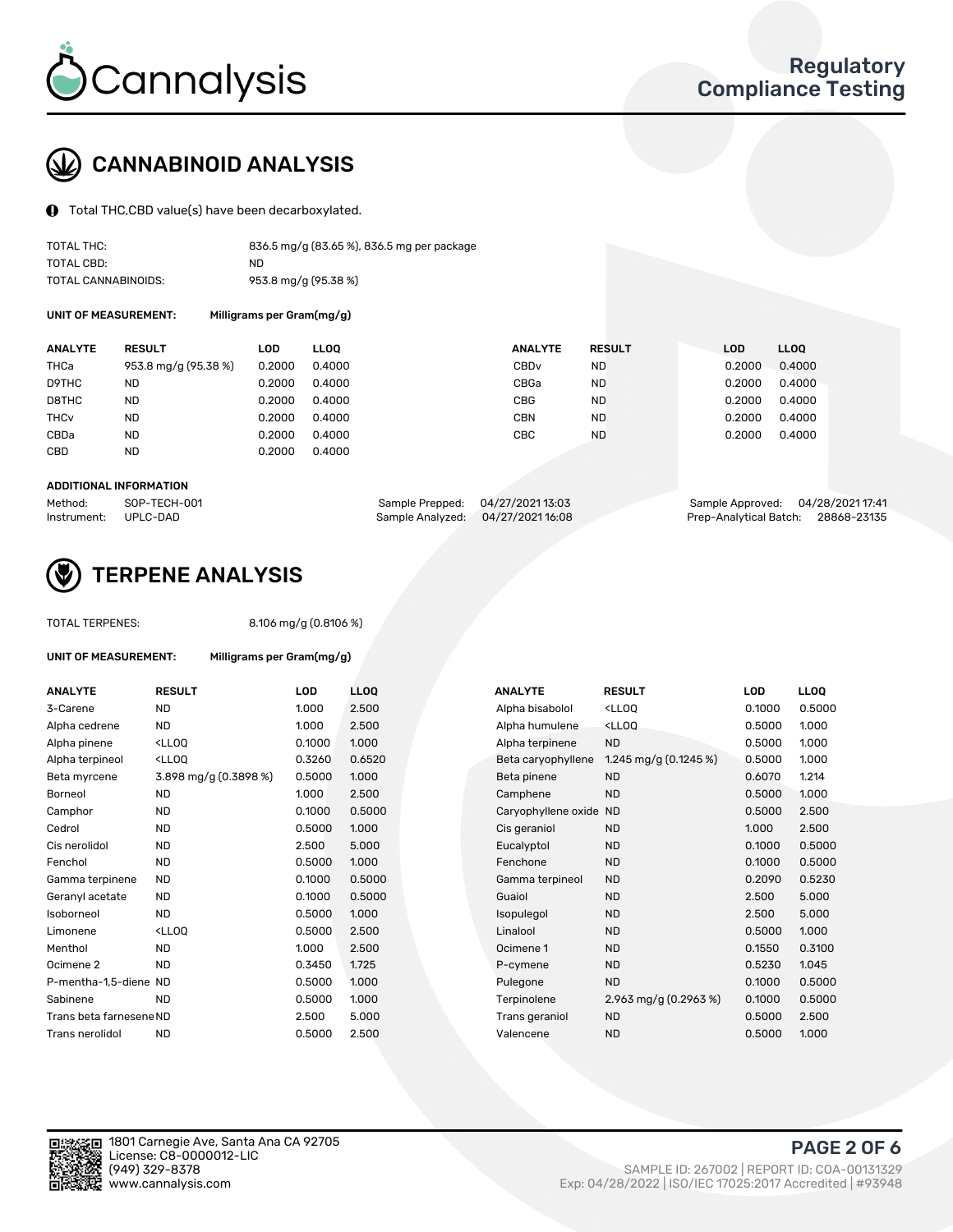

## Regulatory Compliance Testing

#### ADDITIONAL INFORMATION

Sample Analyzed: 04/27/2021 14:20

Method: SOP-TECH-027 Sample Prepped: 04/27/2021 14:18 Sample Approved: 04/28/2021 14:35



CHEMICAL RESIDUE ANALYSIS PASS

UNIT OF MEASUREMENT: Micrograms per Gram(ug/g)

| <b>ANALYTE</b>    | <b>RESULT</b> | LOD    | <b>LLOQ</b> | <b>ACTION LEVEL</b> |      | <b>ANALYTE</b>      | <b>RESULT</b> | LOD    | <b>LLOQ</b> | <b>ACTION LEVEL</b> |      |
|-------------------|---------------|--------|-------------|---------------------|------|---------------------|---------------|--------|-------------|---------------------|------|
| Abamectin         | <b>ND</b>     | 0.0200 | 0.0400      | 0.1000              | Pass | Acephate            | <b>ND</b>     | 0.0200 | 0.0400      | 0.1000              | Pass |
| Acequinocyl       | <b>ND</b>     | 0.0200 | 0.0400      | 0.1000              | Pass | Acetamiprid         | <b>ND</b>     | 0.0200 | 0.0400      | 0.1000              | Pass |
| Aldicarb          | <b>ND</b>     | 0.0200 | 0.0400      | 0.0                 | Pass | Azoxystrobin        | <b>ND</b>     | 0.0200 | 0.0400      | 0.1000              | Pass |
| Bifenazate        | <b>ND</b>     | 0.0200 | 0.0400      | 0.1000              | Pass | <b>Bifenthrin</b>   | <b>ND</b>     | 0.0200 | 0.0400      | 3.000               | Pass |
| <b>Boscalid</b>   | <b>ND</b>     | 0.0200 | 0.0400      | 0.1000              | Pass | Carbarvl            | <b>ND</b>     | 0.0200 | 0.0400      | 0.5000              | Pass |
| Carbofuran        | <b>ND</b>     | 0.0200 | 0.0400      | 0.0                 | Pass | Chlorantraniliprole | <b>ND</b>     | 0.0200 | 0.0400      | 10.00               | Pass |
| Clofentezine      | <b>ND</b>     | 0.0200 | 0.0400      | 0.1000              | Pass | Coumaphos           | <b>ND</b>     | 0.0200 | 0.0400      | 0.0                 | Pass |
| Cyfluthrin        | <b>ND</b>     | 0.4000 | 1.000       | 2.000               | Pass | Cypermethrin        | <b>ND</b>     | 0.4000 | 1.000       | 1.000               | Pass |
| Daminozide        | <b>ND</b>     | 0.0200 | 0.0400      | 0.0                 | Pass | Diazinon            | <b>ND</b>     | 0.0200 | 0.0400      | 0.1000              | Pass |
| <b>Dichlorvos</b> | <b>ND</b>     | 0.0200 | 0.0400      | 0.0                 | Pass | Dimethoate          | <b>ND</b>     | 0.0200 | 0.0400      | 0.0                 | Pass |
| Dimethomorph      | <b>ND</b>     | 0.0200 | 0.0400      | 2.000               | Pass | <b>Ethoprophos</b>  | <b>ND</b>     | 0.0200 | 0.0400      | 0.0                 | Pass |
| Etofenprox        | <b>ND</b>     | 0.0200 | 0.0400      | 0.0                 | Pass | Etoxazole           | <b>ND</b>     | 0.0200 | 0.0400      | 0.1000              | Pass |
| Fenhexamid        | <b>ND</b>     | 0.0200 | 0.0400      | 0.1000              | Pass | Fenoxycarb          | <b>ND</b>     | 0.0200 | 0.0400      | 0.0                 | Pass |
| Fenpyroximate     | <b>ND</b>     | 0.0200 | 0.0400      | 0.1000              | Pass | Fipronil            | <b>ND</b>     | 0.0400 | 0.1000      | 0.0                 | Pass |
| Flonicamid        | <b>ND</b>     | 0.0200 | 0.0400      | 0.1000              | Pass | Fludioxonil         | <b>ND</b>     | 0.0200 | 0.0400      | 0.1000              | Pass |
| Hexythiazox       | <b>ND</b>     | 0.0200 | 0.0400      | 0.1000              | Pass | Imazalil            | <b>ND</b>     | 0.0200 | 0.0400      | 0.0                 | Pass |
| Imidacloprid      | <b>ND</b>     | 0.0200 | 0.0400      | 5.000               | Pass | Kresoxim methyl     | <b>ND</b>     | 0.0200 | 0.0400      | 0.1000              | Pass |
| Malathion         | <b>ND</b>     | 0.0200 | 0.0400      | 0.5000              | Pass | Metalaxyl           | <b>ND</b>     | 0.0200 | 0.0400      | 2.000               | Pass |
| Methiocarb        | <b>ND</b>     | 0.0200 | 0.0400      | 0.0                 | Pass | Methomyl            | <b>ND</b>     | 0.0200 | 0.0400      | 1.000               | Pass |
| Mevinphos         | <b>ND</b>     | 0.0200 | 0.0400      | 0.0                 | Pass | Myclobutanil        | <b>ND</b>     | 0.0200 | 0.0400      | 0.1000              | Pass |
| Naled             | <b>ND</b>     | 0.0200 | 0.0400      | 0.1000              | Pass | Oxamyl              | <b>ND</b>     | 0.0200 | 0.0400      | 0.5000              | Pass |
| Paclobutrazol     | <b>ND</b>     | 0.0200 | 0.0400      | 0.0                 | Pass | Permethrins         | <b>ND</b>     | 0.0400 | 0.1000      | 0.5000              | Pass |
| Phosmet           | <b>ND</b>     | 0.0200 | 0.0400      | 0.1000              | Pass | Piperonyl butoxide  | <b>ND</b>     | 0.0200 | 0.0400      | 3.000               | Pass |
| Prallethrin       | <b>ND</b>     | 0.0200 | 0.0400      | 0.1000              | Pass | Propiconazole       | <b>ND</b>     | 0.0200 | 0.0400      | 0.1000              | Pass |
| Propoxur          | <b>ND</b>     | 0.0200 | 0.0400      | 0.0                 | Pass | Pyrethrins          | <b>ND</b>     | 0.0200 | 0.0400      | 0.5000              | Pass |
| Pyridaben         | <b>ND</b>     | 0.0200 | 0.0400      | 0.1000              | Pass | Spinetoram          | <b>ND</b>     | 0.0200 | 0.0400      | 0.1000              | Pass |
| Spinosad          | <b>ND</b>     | 0.0300 | 0.0700      | 0.1000              | Pass | Spiromesifen        | <b>ND</b>     | 0.0200 | 0.0400      | 0.1000              | Pass |
| Spirotetramat     | <b>ND</b>     | 0.0200 | 0.0400      | 0.1000              | Pass | Spiroxamine         | <b>ND</b>     | 0.0200 | 0.0400      | 0.0                 | Pass |
| Tebuconazole      | <b>ND</b>     | 0.0200 | 0.0400      | 0.1000              | Pass | Thiacloprid         | <b>ND</b>     | 0.0200 | 0.0400      | 0.0                 | Pass |
| Thiamethoxam      | <b>ND</b>     | 0.0200 | 0.0400      | 5.000               | Pass | Trifloxystrobin     | <b>ND</b>     | 0.0200 | 0.0400      | 0.1000              | Pass |

#### ADDITIONAL INFORMATION

Method: SOP-TECH-002 Sample Prepped: 04/27/2021 12:36 Sample Approved: 04/28/2021 10:22<br>Sample Analyzed: 04/27/2021 12:38 Prep-Analytical Batch: 28859-23119 Prep-Analytical Batch: 28859-23119

PAGE 3 OF 6

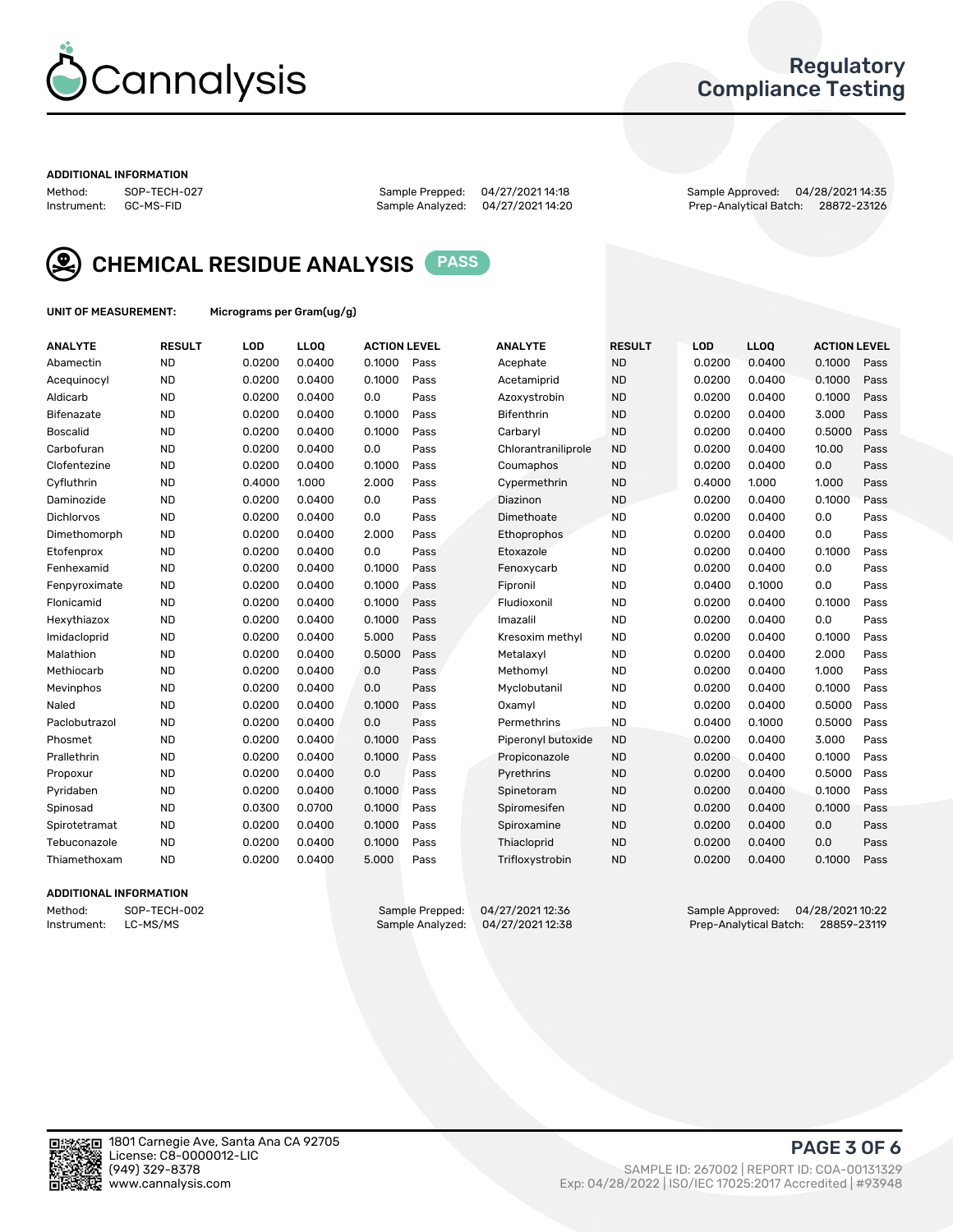

## CHEMICAL RESIDUE GC ANALYSIS PASS

| UNIT OF MEASUREMENT: |               | Micrograms per Gram(ug/g) |      |                 |
|----------------------|---------------|---------------------------|------|-----------------|
| <b>ANALYTE</b>       | <b>RESULT</b> | LOD                       | LLOO | <b>ACTION L</b> |
|                      | $\cdots$      |                           |      |                 |

| <b>ANALYTE</b>                | <b>RESULT</b>            | _OD.   | LLOO   | <b>ACTION LEVEL</b> |                                     | <b>ANALYTE</b>                       | <b>RESULT</b> | LOD    | <b>LLOO</b>                                | <b>ACTION LEVEL</b>             |      |
|-------------------------------|--------------------------|--------|--------|---------------------|-------------------------------------|--------------------------------------|---------------|--------|--------------------------------------------|---------------------------------|------|
| Captan                        | <b>ND</b>                | 0.1000 | 0.2000 | 0.7000              | Pass                                | Chlordane                            | <b>ND</b>     | 0.0109 | 0.0136                                     | 0.0                             | Pass |
| Methyl parathion              | <b>ND</b>                | 0.0400 | 0.1000 | 0.0                 | Pass                                | <b>PCNB</b>                          | <b>ND</b>     | 0.0200 | 0.0400                                     | 0.1000                          | Pass |
| Chlorfenapyr                  | <b>ND</b>                | 0.0800 | 0.1000 | 0.0                 | Pass                                | Chlorpyrifos                         | <b>ND</b>     | 0.0800 | 0.1000                                     | 0.0                             | Pass |
| <b>ADDITIONAL INFORMATION</b> |                          |        |        |                     |                                     |                                      |               |        |                                            |                                 |      |
| Method:<br>Instrument:        | SOP-TECH-010<br>GC-MS/MS |        |        |                     | Sample Prepped:<br>Sample Analyzed: | 04/27/2021 12:37<br>04/27/2021 12:38 |               |        | Sample Approved:<br>Prep-Analytical Batch: | 04/28/2021 11:25<br>28860-23120 |      |

## RESIDUAL SOLVENT ANALYSIS PASS

UNIT OF MEASUREMENT: Micrograms per Gram(ug/g)

| <b>ANALYTE</b>       | <b>RESULT</b> | LOD    | <b>LLOO</b> | <b>ACTION LEVEL</b> |      | <b>ANALYTE</b>           | <b>RESULT</b> | LOD    | <b>LLOO</b> | <b>ACTION LEVEL</b> |      |
|----------------------|---------------|--------|-------------|---------------------|------|--------------------------|---------------|--------|-------------|---------------------|------|
| Acetone              | <b>ND</b>     | 5.000  | 250.0       | 5000                | Pass | Acetonitrile             | <b>ND</b>     | 5.000  | 50.00       | 410.0               | Pass |
| Benzene              | <b>ND</b>     | 0.5000 | 1.000       | 1.000               | Pass | <b>Butane</b>            | <b>ND</b>     | 76.80  | 96.00       | 5000                | Pass |
| Chloroform           | <b>ND</b>     | 0.5000 | 1.000       | 1.000               | Pass | Ethanol                  | <b>ND</b>     | 10.00  | 50.00       | 5000                | Pass |
| <b>Ethyl Acetate</b> | <b>ND</b>     | 5.000  | 50.00       | 5000                | Pass | <b>Ethyl Ether</b>       | <b>ND</b>     | 25.00  | 50.00       | 5000                | Pass |
| Ethylene oxide       | <b>ND</b>     | 0.5000 | 1.000       | 1.000               | Pass | Heptane                  | <b>ND</b>     | 1.000  | 5.000       | 5000                | Pass |
| Hexane               | <b>ND</b>     | 0.5000 | 5.000       | 290.0               | Pass | <b>Isopropyl Alcohol</b> | <b>ND</b>     | 5.000  | 50.00       | 5000                | Pass |
| Methanol             | <b>ND</b>     | 10.00  | 50.00       | 3000                | Pass | Methylene chloride       | <b>ND</b>     | 0.5000 | 1.000       | 1.000               | Pass |
| Pentane              | <b>ND</b>     | 1.000  | 50.00       | 5000                | Pass | Propane                  | <b>ND</b>     | 16.00  | 20.00       | 5000                | Pass |
| Toluene              | <b>ND</b>     | 0.5000 | 1.000       | 890.0               | Pass | Xvlenes                  | <b>ND</b>     | 6.000  | 100.0       | 2170                | Pass |
| Trichloroethylene    | <b>ND</b>     | 0.2500 | 1.000       | 1.000               | Pass | 1.2-Dichloroethane       | <b>ND</b>     | 0.5000 | 1.000       | 1.000               | Pass |

#### ADDITIONAL INFORMATION

Method: SOP-TECH-021 Sample Prepped: 04/27/2021 15:32 Sample Approved: 04/28/2021 13:35<br>Sample Analyzed: 04/27/2021 15:33 Prep-Analytical Batch: 28861-23133 Prep-Analytical Batch: 28861-23133



UNIT OF MEASUREMENT: Cycle Threshold (Ct)

| <b>ANALYTE</b>                        | <b>RESULT</b>          | LOD   | <b>LLOO</b>      |                 | <b>ACTION LEVEL</b> | <b>ANALYTE</b> | <b>RESULT</b>          | <b>LOD</b> | <b>LLOO</b>     |     | <b>ACTION LEVEL</b> |
|---------------------------------------|------------------------|-------|------------------|-----------------|---------------------|----------------|------------------------|------------|-----------------|-----|---------------------|
| A.fumigatus                           | <b>ND</b>              | 33.00 | 0.0              | 0.0             | Pass                | A. flavus      | <b>ND</b>              | 33.00      | 0.0             | 0.0 | Pass                |
| A. niger                              | <b>ND</b>              | 33.00 | 0.0              | 0.0             | Pass                | A. terreus     | <b>ND</b>              | 33.00      | 0.0             | 0.0 | Pass                |
| <b>STEC</b>                           | <b>ND</b>              | 33.00 | 0.0              | 0.0             | Pass                | Salmonella spp | <b>ND</b>              | 33.00      | 0.0             | 0.0 | Pass                |
|                                       | ADDITIONAL INFORMATION |       |                  |                 |                     |                |                        |            |                 |     |                     |
| SOP-TECH-016, SOP-TECH-022<br>Method: |                        |       |                  | Sample Prepped: | 04/28/202106:31     |                | Sample Approved:       |            | 04/28/202112:09 |     |                     |
| aPCR<br>Instrument:                   |                        |       | Sample Analyzed: | 04/28/202106:33 |                     |                | Prep-Analytical Batch: |            | 28887-23143     |     |                     |

(949) 329-8378 SAMPLE ID: 267002 | REPORT ID: COA-00131329 Exp: 04/28/2022 | ISO/IEC 17025:2017 Accredited | #93948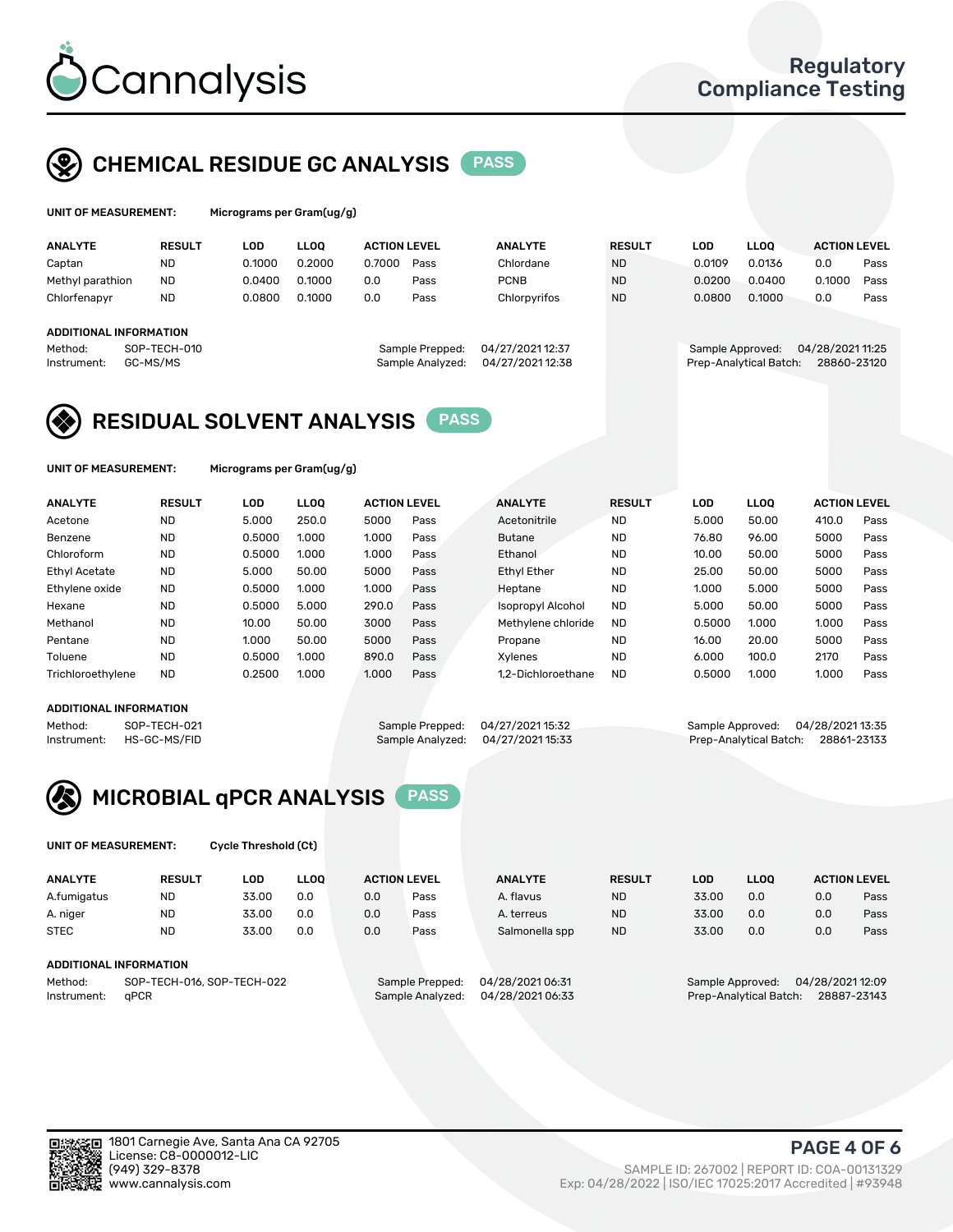



| UNIT OF MEASUREMENT:                             |                               | Micrograms per Gram(ug/g) |                                                                            |                     |      |                |                                                                               |            |             |                     |      |
|--------------------------------------------------|-------------------------------|---------------------------|----------------------------------------------------------------------------|---------------------|------|----------------|-------------------------------------------------------------------------------|------------|-------------|---------------------|------|
| <b>ANALYTE</b>                                   | <b>RESULT</b>                 | <b>LOD</b>                | <b>LLOO</b>                                                                | <b>ACTION LEVEL</b> |      | <b>ANALYTE</b> | <b>RESULT</b>                                                                 | <b>LOD</b> | <b>LLOO</b> | <b>ACTION LEVEL</b> |      |
| Arsenic                                          | <b>ND</b>                     | 0.0200                    | 0.0500                                                                     | 0.2000              | Pass | Cadmium        | <b>ND</b>                                                                     | 0.0050     | 0.0500      | 0.2000              | Pass |
| Lead                                             | <b>ND</b>                     | 0.0100                    | 0.0500                                                                     | 0.5000              | Pass | Mercury        | <b>ND</b>                                                                     | 0.0030     | 0.0500      | 0.1000              | Pass |
|                                                  | <b>ADDITIONAL INFORMATION</b> |                           |                                                                            |                     |      |                |                                                                               |            |             |                     |      |
| SOP-TECH-013<br>Method:<br>Instrument:<br>ICP-MS |                               |                           | 04/27/202108:48<br>Sample Prepped:<br>04/27/2021 09:36<br>Sample Analyzed: |                     |      |                | 04/27/2021 14:03<br>Sample Approved:<br>Prep-Analytical Batch:<br>28853-23111 |            |             |                     |      |
| (楽)                                              | <b>MYCOTOXINS ANALYSIS</b>    |                           |                                                                            | <b>PASS</b>         |      |                |                                                                               |            |             |                     |      |



UNIT OF MEASUREMENT: Micrograms per Kilogram(ug/kg)

| <b>ANALYTE</b>          | <b>RESULT</b>          | LOD   | LLOO  | <b>ACTION LEVEL</b> |      | <b>ANALYTE</b> | <b>RESULT</b> | LOD   | <b>LLOO</b> | <b>ACTION LEVEL</b> |      |  |  |
|-------------------------|------------------------|-------|-------|---------------------|------|----------------|---------------|-------|-------------|---------------------|------|--|--|
| Aflatoxin B1            | <b>ND</b>              | 1.000 | 2.000 |                     | N/A  | Aflatoxin B2   | <b>ND</b>     | 2.000 | 5.000       |                     | N/A  |  |  |
| Aflatoxin G1            | <b>ND</b>              | 2.000 | 5.000 |                     | N/A  | Aflatoxin G2   | <b>ND</b>     | 2.000 | 5.000       |                     | N/A  |  |  |
| <b>Total Aflatoxins</b> | <b>ND</b>              | 10.00 | 14.00 | 20.00               | Pass | Ochratoxin A   | <b>ND</b>     | 1.000 | 2.000       | 20.00               | Pass |  |  |
|                         |                        |       |       |                     |      |                |               |       |             |                     |      |  |  |
|                         | ABBITIONAL INFORMATION |       |       |                     |      |                |               |       |             |                     |      |  |  |

#### ADDITIONAL INFORMATION

Method: SOP-TECH-020 Sample Prepped: 04/27/2021 09:43 Sample Approved: 04/27/2021 12:25 Instrument: LC-MS/MS Sample Analyzed: 04/27/2021 09:43 Prep-Analytical Batch: 28855-23113

# FILTH & FOREIGN MATERIAL ANALYSIS PASS

UNIT OF MEASUREMENT: Filth and Foreign Matter (%, #/3g)

| <b>ANALYTE</b>                                              | <b>RESULT</b> | LOD | <b>LLOO</b> | <b>ACTION LEVEL</b> |                                     | <b>ANALYTE</b>                      | <b>RESULT</b>                                                                | LOD | LLOO | <b>ACTION LEVEL</b> |      |
|-------------------------------------------------------------|---------------|-----|-------------|---------------------|-------------------------------------|-------------------------------------|------------------------------------------------------------------------------|-----|------|---------------------|------|
| IF RH ME                                                    | <b>ND</b>     | 0.0 | 0.0         | 1.000               | Pass                                | <b>IFM</b>                          | <b>ND</b>                                                                    | 0.0 | 0.0  | 25.00               | Pass |
| Mold                                                        | <b>ND</b>     | 0.0 | 0.0         | 25.00               | Pass                                | <b>SSCD</b>                         | <b>ND</b>                                                                    | 0.0 | 0.0  | 25.00               | Pass |
| <b>ADDITIONAL INFORMATION</b>                               |               |     |             |                     |                                     |                                     |                                                                              |     |      |                     |      |
| Method:<br>SOP-TECH-009<br>Instrument:<br>Visual Inspection |               |     |             |                     | Sample Prepped:<br>Sample Analyzed: | 04/27/2021 09:41<br>04/27/202109:43 | 04/27/202109:46<br>Sample Approved:<br>Prep-Analytical Batch:<br>28857-23112 |     |      |                     |      |



PAGE 5 OF 6